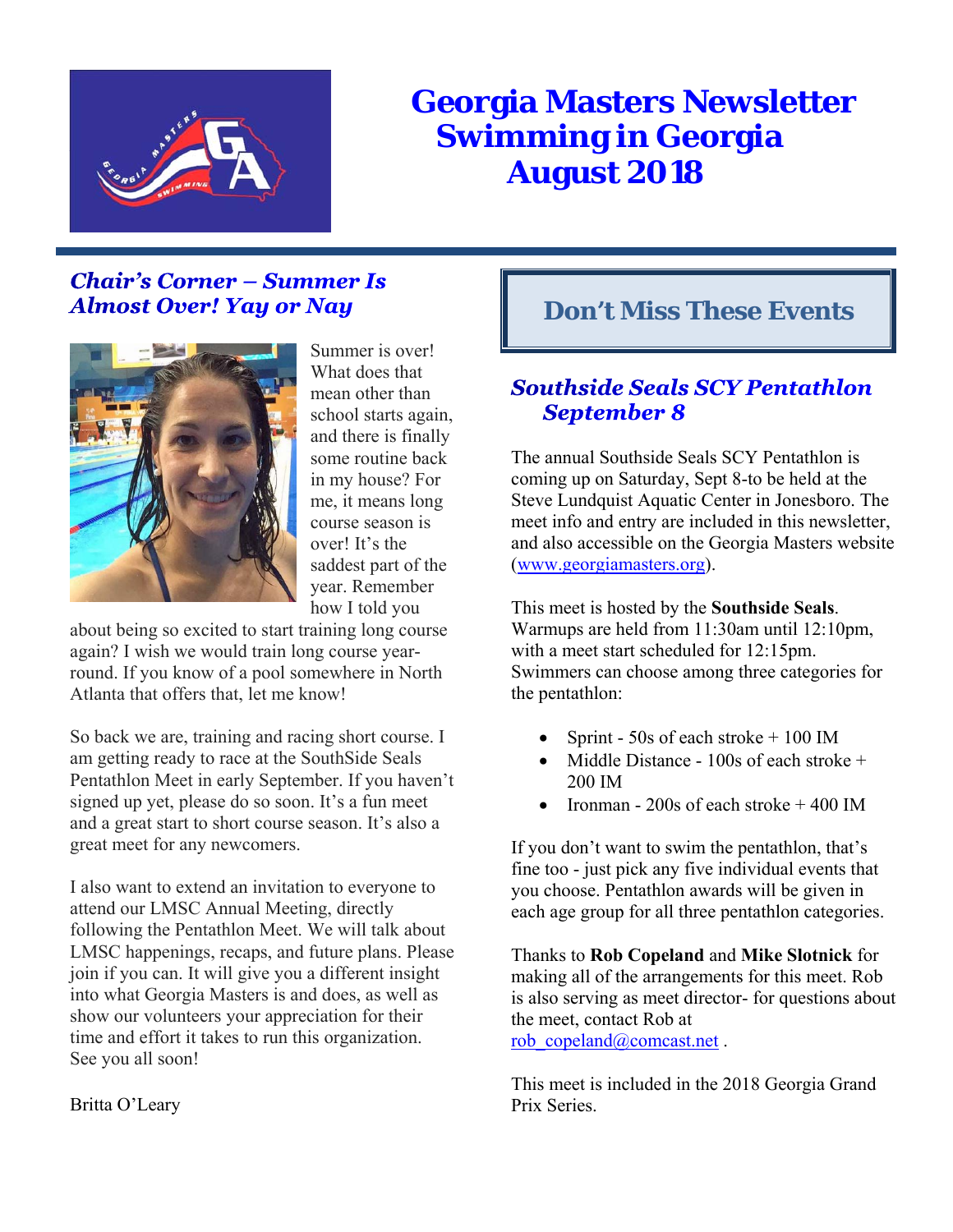## **Georgia LMSC Annual Meeting September 8**

We will hold the Georgia LMSC Annual Meeting at the end of the Southside Seals Pentathlon (approximately 3:00pm). It will be held in a room adjacent to the pool.

This will be an afternoon social with food  $\&$ beverages provided (thanks to Rob & Mike!) while we conduct our yearly business, headed by Chair **Britta O'Leary**. Among the agenda items will be a new Strategic Plan designed to get more involvement from throughout our LMSC. Come eat and drink and be merry, as well as giving your valued input to our organization! For Pentathlon entrants, there is no charge for the food and drinka nominal \$5 fee for any attendees who did not sign up for the Pentathlon.

# **USMS Convention September 26-30**

The annual USMS Convention will be held this year in Jacksonville, Florida. Representing Georgia at the convention will be **Rob Copeland** (Past USMS President), **Ed Saltzman** (Dixie Zone Chair), and Georgia delegates **Lisa Watson, David Morrill**, and **Donna Hooe**. Look for a recap of the convention in the next newsletter!

## **Swim Across America - Clinics**

In preparation for the September 22 Swim Across America (SAA) Open Water Swim event at Lake Lanier, there are two open water swim clinics open to the public. Registration, dates and cost are below. Both clinics take place at Lake Lanier and all proceeds support SAA-Atlanta.

### **Sunday, August 26 - 10:30am to 12:00pm**

SAA Open Water Clinic Lake Lanier Islands, 7000 Lanier Islands Parkway Cost: \$50 REGISTER

**Sunday, September 9 - 10:30am - 12:00pm**  SAA Open Water Clinic Lake Lanier Islands, 7000 Lanier Islands Parkway Cost: \$50 REGISTER

### Georgia 2018 Grand Prix Events

| February 15-18          | USMS Winter Fitness Challenge:             |
|-------------------------|--------------------------------------------|
|                         | 30-minute swim                             |
| <b>March 17&amp; 18</b> | St Pat SCY $\omega$ Dynamo                 |
| April 15                | <b>ART</b> Spring Splash                   |
| June 10                 | Athens Bulldog LC Invitational             |
| July 21                 | Georgia Games Open Water-Lake<br>Allatoona |
| <b>July 15-31</b>       | USMS Summer Fitness Challenge 2k           |
| July 28-Aug 4           | Pan Am Championships-LCM                   |
|                         | Orlando                                    |
| September 8             | Southside Seals SCY Pentathlon             |
| November 15-30          | USMS Fall Fitness Challenge: 1 mile        |
| December 2              | St Nicholas SCM Invitational               |

Swimmers participating in the Pan Am Championships will receive points for competing, but not for performance. Fitness Challenge events are worth five points. For questions about the Grand Prix, contact **Pat Eddy** at pateddy52@aol.com

# **Meet Recaps**

# **Pan Am Masters Championships** July 28 - August 4

This year's swimming portion of the UANA Pan American Masters Championships was held July 28-August 4 at the YMCA Aquatic Center in Orlando. Georgia was represented by the following swimmers: **Marianne Countryman, Judith**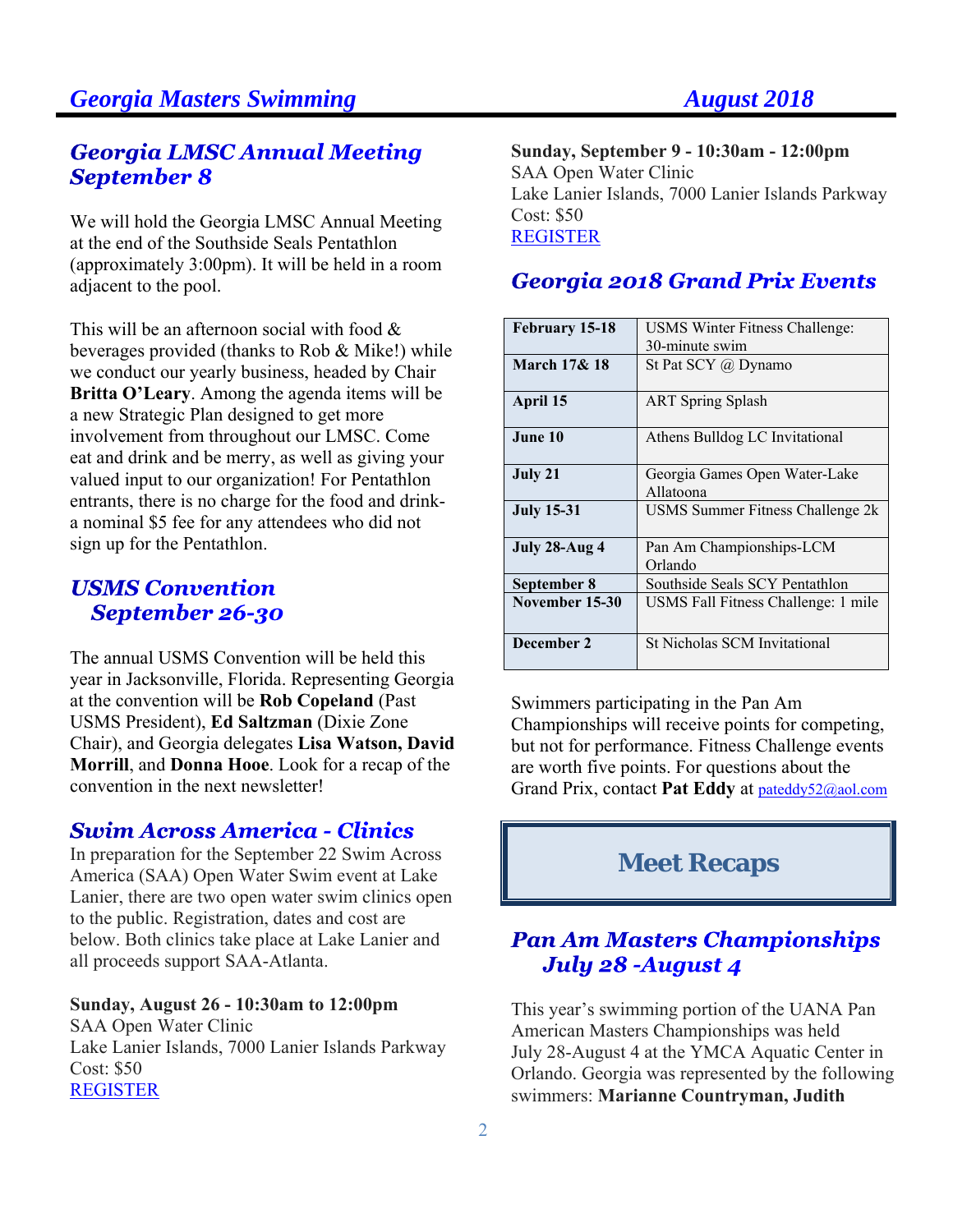**Haase**, **Rebecca Hamilton, Donna Hooe, Ginny Kittles, Pam McClure, David Miller, Sue Ottosen, Ginger Penn, Joe Reid, Marylou Stephens, Hal Stolz, Irwin Stolz, Penelope Walleshauser, Todd Weyandt, Francine Williamson, Leonard Woody,** and **John Zeigler**. Representing their club teams were **Britta O'Leary** (AWJ), **Malena Hankins** (AWJ), **Andy Dyer** (AWJ), **Eran Lotan** (AWJ), **Elizabeth Gieseking** (GMAC), **Ken Koontz** (LTMS). And competing unattached for Georgia were **Patricia Campbell, Brett Cimbora, Juan Sanchez, Dan Snyder**, and **Miguel Toral**.

Overall, six gold medals were awarded to our swimmers: **Joe Reid** -100 back; **Francine Williamson** - 50 free and 100 free; and **Britta O'Leary** - 100 breast, 200 breast and 100 free. Additionally, Georgia swimmers fished 11 silver medals, and eight bronze medals out of the YMCA waters, while an additional 52 medals were awarded for places 4-10<sup>th</sup>.

The hot air and water temperatures at the pool did not stop swimmers from showing their best performances on their way to breaking a total of 18 individual and two relay Georgia records! A big thanks to Donna Hooe for her time and efforts in organizing the GAJA relays.

While the "pool swimmers" headed home, the Open Water swimmers gather in Daytona Beach for a quick 1.5km and 5km race.

On the 1.5km course, **Benjamin Hendrickson** (unattached) won his age group by a smoking 10 minutes!

On the 5km course, **Marianne Countryman** won the fight for first place in her age group, while **Malena Hankins** placed second in her respective age group.

Congratulations to all swimmers! What an amazing week of competition in Orlando!

## **Georgia Games Open Water Recap -- July 21**

Despite early morning thunderstorms, the weather cleared up in time for the annual Georgia Games Open Water events held at Lake Acworth. Over 100 swimmers including age group swimmers and Masters participated in this event. There were three separate swims: 1k, 3k, & 5k. We had some swimmers who even did more than one of the swims!

Event winners (for ages 18 and over) for each category were:

- 1k -Tyler Spencer & Erin Horne
- 3k Tyler Burbridge & Felicia Bianchi
- 5k Tyler Spencer & Anna Newman

Following are the winners for each age group in the 3 swims:

### **1K**

| M18-24              | <b>Tyler Spencer</b> |
|---------------------|----------------------|
| W <sub>18-24</sub>  | Erin Horne           |
| M25-29              | Nick Paciti          |
| W <sub>25</sub> -29 | Lauren Minchew       |
| M35-39              | Matt Druin           |
| W35-39              | <b>Allison Ware</b>  |
| W40-44              | Courtney Hoffman     |
| M45-49              | Gary Whitehead       |
| W45-49              | Gigi Gill            |
| M50-54              | Mark Rogers          |
| W50-54              | Gayla Chalmers       |
| M <sub>55</sub> -59 | <b>Tom Potter</b>    |
| W55-59              | Felicia Bianchi      |
| M60-64              | Pat Eddy             |
| M65-69              | Thomas McPike        |
| W65-69              | Kathy Masperson      |
| W70-74              | Sue Ottosen          |
| M75-79              | <b>Tony Reade</b>    |
| W75-79              | Judith Haase         |
| W80-84              | Sally Newell         |

### **3K**

| M <sub>18</sub> -24 | <b>Tyler Severtson</b> |
|---------------------|------------------------|
| W18-24              | <b>Kimmy Barrows</b>   |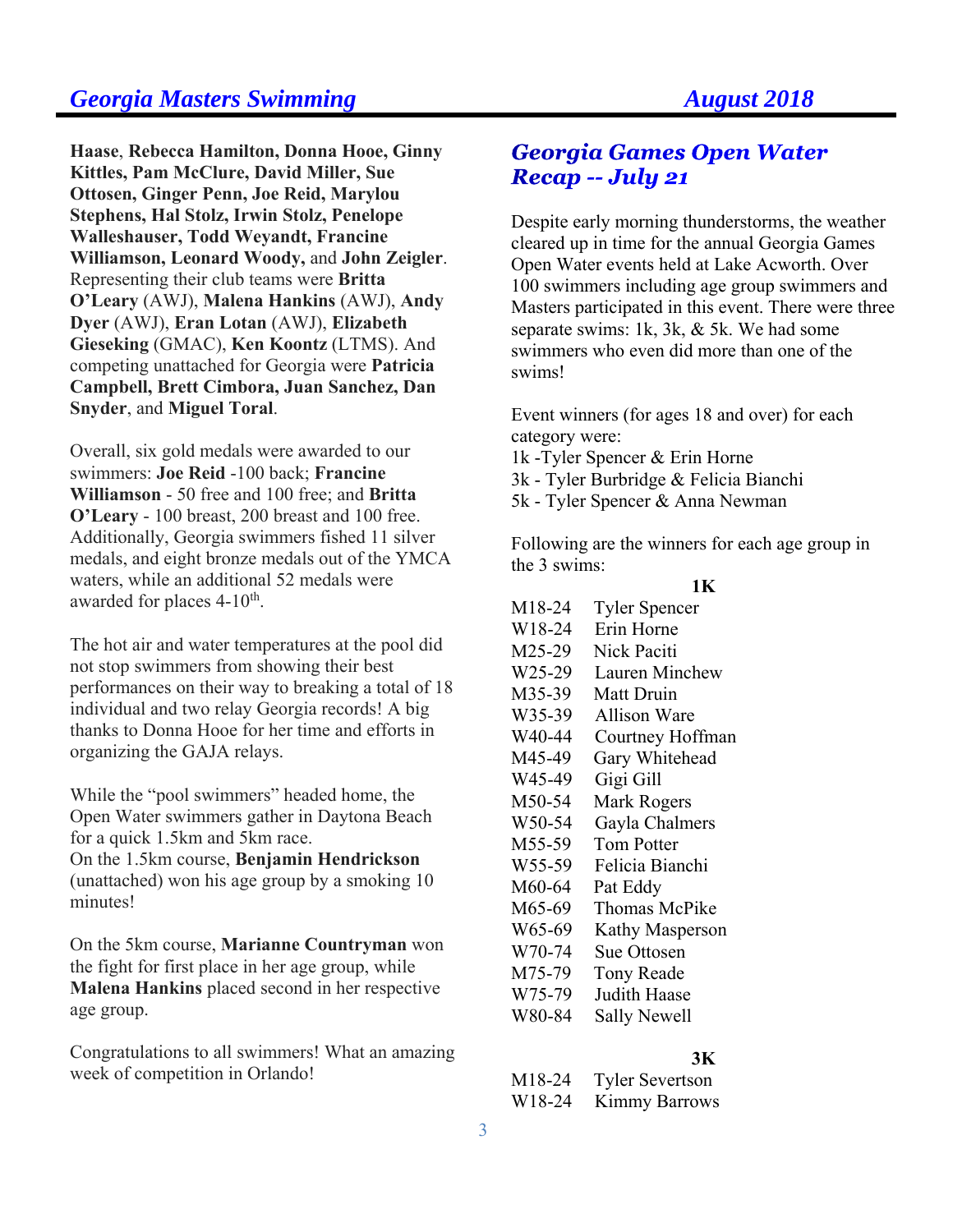| M25-29 | Peter An                |
|--------|-------------------------|
| W25-29 | Nicole Bresser          |
| M30-34 | Phil Donihe             |
| W30-34 | Amee Gibson             |
| M35-39 | Nicole Taylor           |
| M40-44 | Wendell Tucker          |
| W40-44 | Joy Brennan             |
| M45-49 | Christopher Singer      |
| W45-49 | Lynne Finn              |
| M50-54 | Mark Rogers             |
| W50-54 | <b>Bethany Gonzales</b> |
| M55-59 | Dave Crowwery           |
| W55-59 | Felicia Bianchi         |
| M60-64 | Mike Zoellner           |
| W65-69 | <b>Kathy Masterson</b>  |
| M70-74 | Van Barker              |
| M75-79 | Jack Hardin             |

### **5k**

M18-24 Tyler Spencer W18-24 Anna Newman W25-29 Lauren Minchew W30-34 Jodi Sinclair M35-39 Jonathan Hamilton W35-39 Allison Ware M40-44 Joe Wilson W40-44 Kimberly Leman M45-49 Eric Ledbetter W45-49 Gigi Gill M50-54 Andrew Klenzak W50-54 Gayla Chalmers W55-59 Hillary Cohen M60-64 Pat Eddy M65-59 Gary Kessler W65-69 Dodi Thomas M70-74 John Zeigler

For complete results, go to the 'Meet Results' section on the Georgia Masters website. Thanks to **Rob Copeland** for all his hard work in this event!

# **Other News**

# **Swimmer Profile - Muriel Cochran**

By Elaine Krugman

*Editor's note: Following my interview with Muriel and writing this profile, Muriel left the YMCA. In an e-mail, she said, "I quit the YMCA to assist my parents and son (in LaGrange, Georgia). Muriel has relocated to LaGrange and hopes to start a Masters team there once she gets settled. She added, "I do plan to continue swimming and hope the Grayfins [team] continues to grow."* 

### *Muriel, best wishes to you and your family!*



Muriel Cochran is a competitive swimmer I hadn't crossed paths with at meets until I aged up to her 55-59 age group last year. It wasn't until she started coaching the newly-formed Northwest YMCA Grayfins Swim Team, that I noticed Muriel and her new teammates together on deck. Even when I aged up, we were racing different events, so we never even had a behind-the-blocks chat before a race. I took notice, however, when I looked at the race results at more recent meets.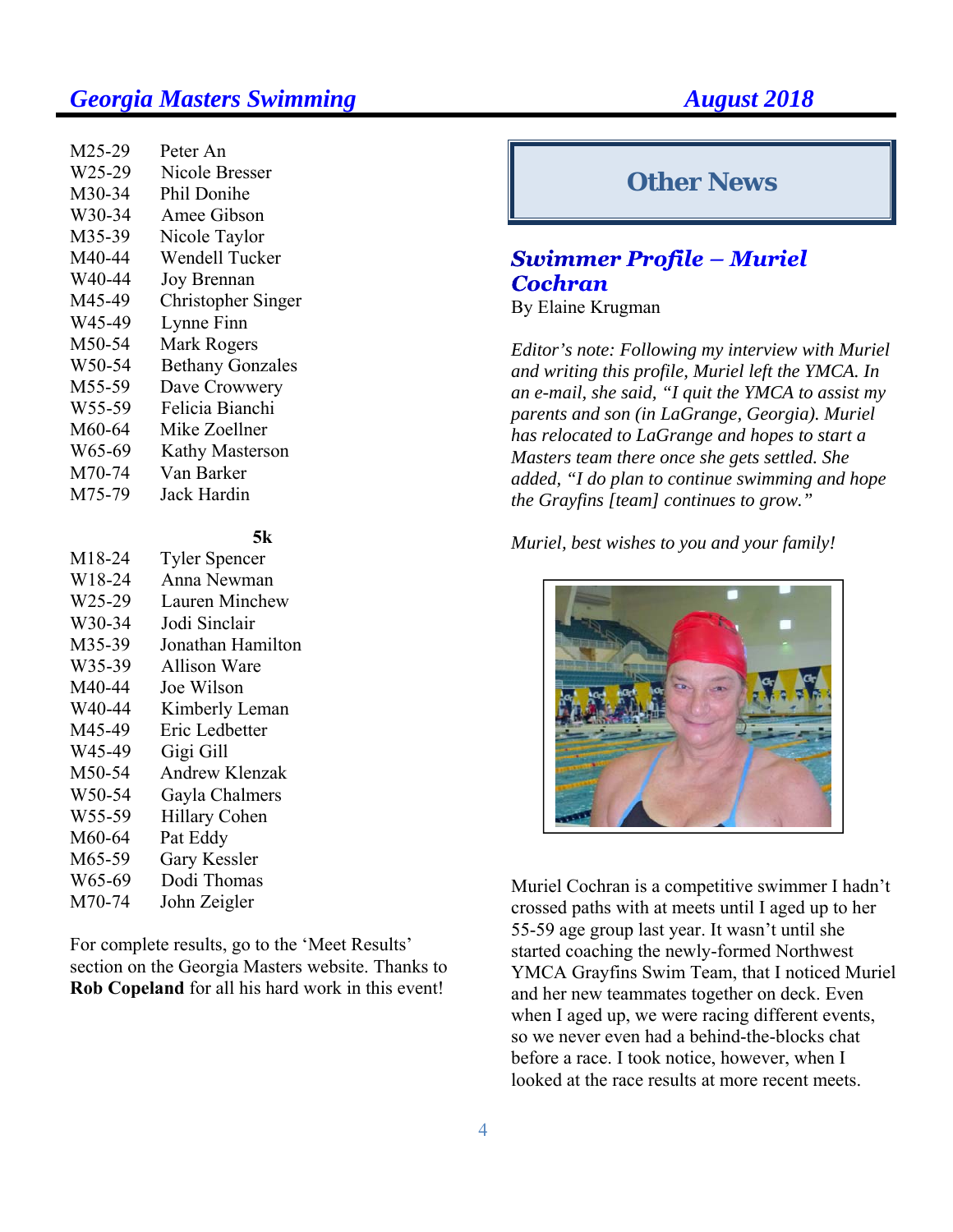I also took notice when my buddy, **Mark Rogers**, left the Killer Whales to train and compete with Muriel's swim team. What was the draw?

Although Muriel is a new Masters coach and earned her Masters coaching credentials (along with Mark Rogers) in September 2016, she has done a great job growing her YMCA Masters program, in Kennesaw. The passion and commitment she brings to the pool each practice has inspired 23 swimmers to join USMS this year.

The Grayfins, which offers free workouts and coaching for Northwest YMCA members, evolved from adult swim lessons she was teaching at the "Y." Management told her they wanted to start a Masters group and asked if she would be their coach. "I realized I love coaching swimming. I was teaching beginners how to swim. The neatest accomplishment is to watch someone who cannot swim a 25 [yards] to swimming a sprint and swimming open water," Muriel said about her decision to take on the project. She had been teaching swimming at the "Y" for fifteen years and coached triathlon from 2010 – 2013. Feeling a bit burned out with triathlon coaching, this was a new challenge that she felt inspired to take on. "It was a new start. I had never coached [pool] swimming. Coaching for open water is completely different from coaching for swimming. I always wanted to be an assistant coach. I had to figure all of this out—how to do it," the new Masters coach added about her challenge.

Having been a coached Masters swimmer herself, on and off since first joining Masters in Chattanooga, in 1988, Muriel at least had experience from a swimmer's perspective. Her mom, USMS member **Rocio Lancaster**, was (and still is) an avid swimmer who inspired her to swim, so Muriel swum most of her life. (Editor's note: read about her mother -

https://m.lagrangenews.com/2017/07/09/lagrangeswimmer-brings-home-the-medals/). Muriel began as a summer league swimmer as a child, and then

swam year-around with USA Swimming at the age of 13. She had to quit when the family moved, but she returned to swimming in the 1980's, competing in relay triathlons.

About her return to competitive swimming, Muriel said that she decided to return "…for the love of it. For me, I had to have a goal. I just can't go swim and do hard workouts unless I have a something to go for. Granted, meets drive me nuts; they tear up my stomach, and I get real nervous; but, I'm learning not to be that competitive anymore— that I don't have to win. It's just for the fun of it."

Although Muriel swims for the love and fun of it (and encourages her Grayfin swimmers to do the same), she does set a good example for her team by training hard herself, when she is able to get to the pool. Since she coaches her team from the deck, her workouts take place elsewhere. "I started swimming with **Ryan Bried** and Ace Aquatic Club, because the coach needs a coach. For a while I was really disciplined, and I could make myself swim 4,000 to 5,000 yards, four or five times a week. Now I can't. I have way too many reasons of why I can't," Muriel said. Ideally, she is able to get in 3,400 – 4,500-yard workouts, four days per week with the Ace Masters team. In addition, she lifts weights twice a week.

When it comes time for competition, Muriel coaches her team while also competing at meets herself. Asked about her favorite events, she said, "I like open water, because I can just set a pace and go; and, there is no wall to interrupt it. But, then again, I love swimming the different strokes. As far as distance, everything hurts, so I have no favorite one. I have no favorite event per se, but I always enter the 100 IM. It depends on what I feel like."

Asked what advice she has for those who would like to improve their race times at meets, Muriel replied, "What you practice is what you're going to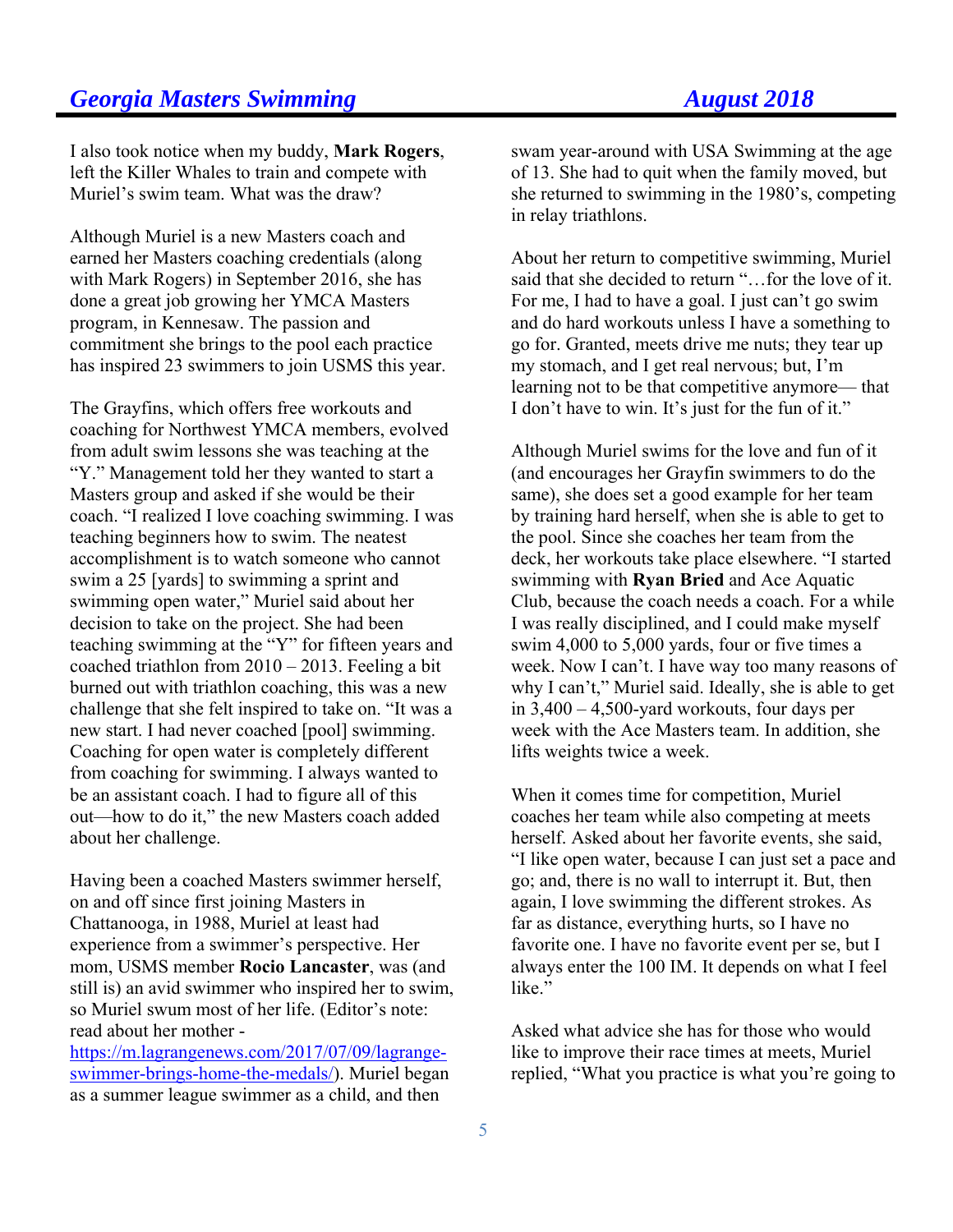# **Georgia Masters Swimming August 2018**

race. If you practice correctly, you will race correctly."

She emphasizes this to her team at practices and gives them plenty of tools to help them achieve their goals. "Every week, I send out an email for my team on upcoming events, drills we will work on for that week. I have strokes of the month where we are just focusing on drills of that stroke, so they can improve..."

Muriel uses the app, www.commitswimming.com to send out her workouts, so her swimmers can keep track and add notes. In addition, she sends out YouTube links to stroke technique videos she recommends by Go Swim, Phlex Swim, Swim Science, The Race Club, and Swimming Skills NT. She doesn't recommend, however, that her swimmers necessarily emulate the swimmers in those videos. "Everybody's different. Your body is different from their body. I don't really want anybody to swim a certain style. I want them to swim the 1000 [freestyle] correct for their body, because sometimes you have to adjust to be able to swim. To be able to swim this long, you cannot be doing straight arm recovery like some of those Olympic 50's sprinters. You can't do that for any length of time without some type of injury happening. You have to adjust to what works for you… To prevent injuries, do a lot of drills, slow down, and really focus on what you're doing," she explained.

What about those Georgia Masters members that don't compete but may be thinking of giving it a try? "I would say the best thing is to just go and experience a meet. Don't swim in it; just go see what it's like, because their biggest fear is what they will look like in a bathing suit. When they realize that there's all sorts of sizes and skill levels, it's like, 'Oh, ok, I can do this.' Muriel replied, adding "For my team, I gave them a taste of it. We hosted an unsanctioned meet. I encouraged all members to swim in it. When the meet was over, they realized what a Masters' meet was like,

hopefully they're thinking about it [for the future]… I think if you can get into an unsanctioned, hosted meet, you'll realize it's a lot more fun than what you think it is."

Muriel is thrilled when her swimmers decide to compete. "[The experience since becoming a coach] has been the most rewarding one ever… When you just see people improve... it's a good thing. And then, when you see them go and compete in a race, it's awesome! Every time I have had a swimmer who has decided to cross that line, and dive into racing at a Masters meet; that is a memorable and happy moment for me."

Equally as thrilling for Coach Muriel, though, is seeing an adult break through their fear of the water, make the decision to learn how to swim, and then succeed. As she explained about one of her swimmers, "**Tina Carwile**, when I first met her, she was one of the first participants (in a day-time adult swim class). She confessed to me that when she was little, girls had held her underwater; so, she had been terrified of the water ever since. Two weeks ago, she swam 2,000 yards! She has overcome that fear of the deep end, and she is starting to learn the butterfly. Every lady that's in that (beginning) level just inspires me. They overcame a fear of the water, they walked out on the deck with their suit, and decided to blow bubbles."

Summing up how Muriel feels about teaching swimming, coaching the Grayfins, and being involved with Masters, she says, "I think it's just the friendship and camaraderie. It's being with other people and enjoying what they're doing and what you're doing. It's very, very rewarding, and that's what I look forward to."

"I'm with people that support each other, and they help each other. They have fun at practice. That's another thing I like about it. I don't like doing always the same stuff. I think that's the way of the world; it's variety, and they enjoy it. Anybody that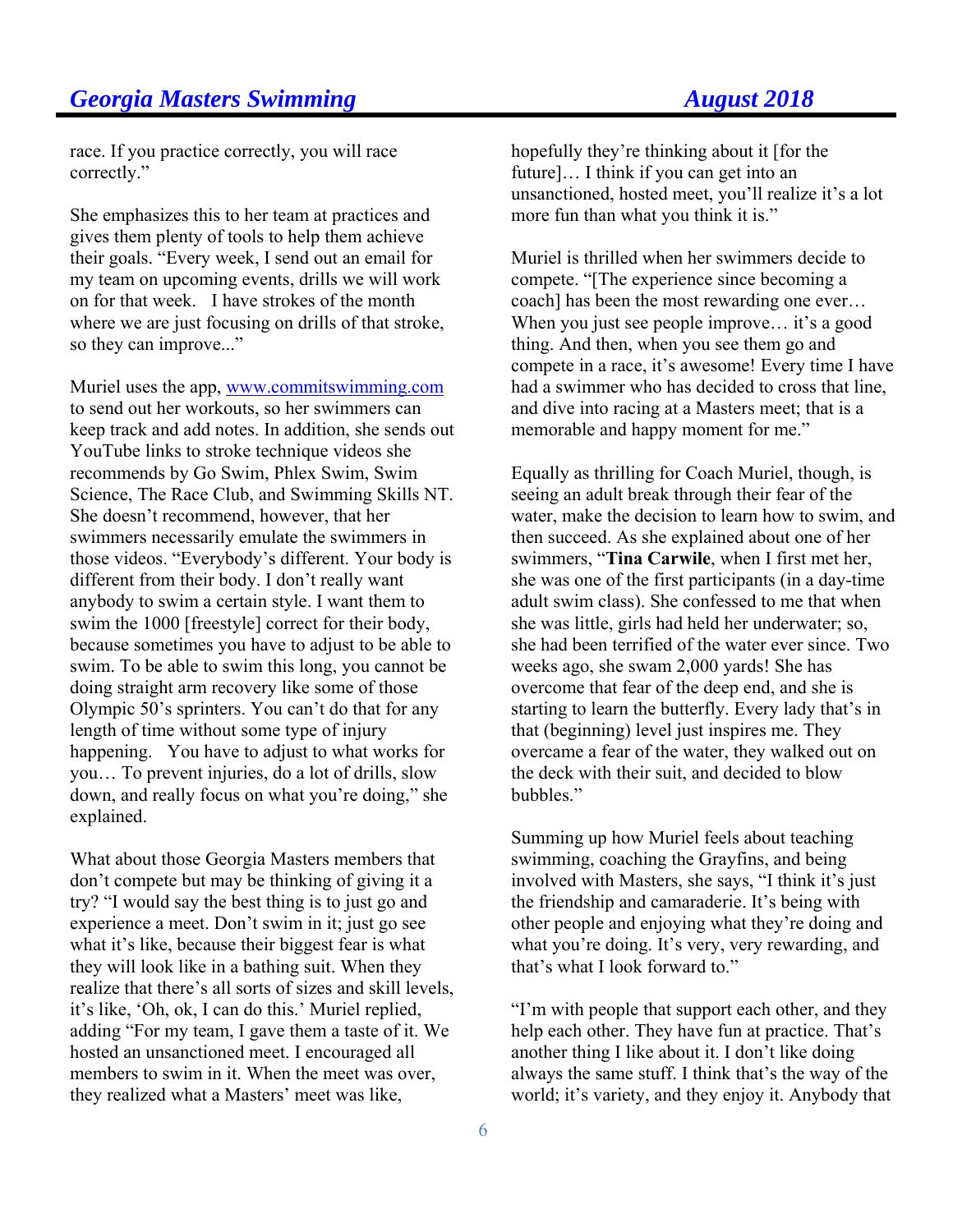has come to this team has not been a mean person, or someone I wished had not joined… "It's not about me; it's about this team and showing people that swimming is a good sport to be in and it's good for them. It's a good environment."

When Muriel looks at future hopes for her team, she wants them to experience more of what that "good environment" is all about. "My favorite" (Masters) memory is doing the [Ft. Lauderdale] Nationals with that team out of Chattanooga. That was the most inspirational thing watching those 90-year-olds-- I think the oldest one at that time was 98—swimming. This is the epitome of swimming; you can do it all the time… "Once my son is out of high school, I will be going to Nationals [again]. My dream is to take enough swimmers to Masters Spring Nationals and do a relay."

# **Elaine's Tip of the Month**

The first time I used my center-mount swimmer's snorkel, my forehead started to hurt from the hard mount after just a few laps. My (free!) hack resolved the problem.

Take a piece of thin packing foam, fold it to fit across your forehead, and tuck it under your swim cap where the mount would normally sit across your head. Problem solved!





# **Thinking of a Summer Job in** 2019?



On July 3, the Washington Post published an article entitled, "Why your pool's lifeguard is more likely to be a senior citizen." --

https://wapo.st/2u3XRsf?tid=ss\_mail&utm\_t erm=.7427e465d8d6

Even if you're not up to lifeguarding at your stage in life, you'll find this article not only very interesting, but very inspiring.

# Swimming Health - HABs

Watch out for harmful algae blooms (HABs). With our hot weather, algae and cyanobacteria are more likely to overgrow in rivers, lakes and oceans. HABs can produce poisons that are dangerous to people, animals, and the environment. CDC has a website with helpful information and materials about HABs - https://www.cdc.gov/habs/materials/index.html

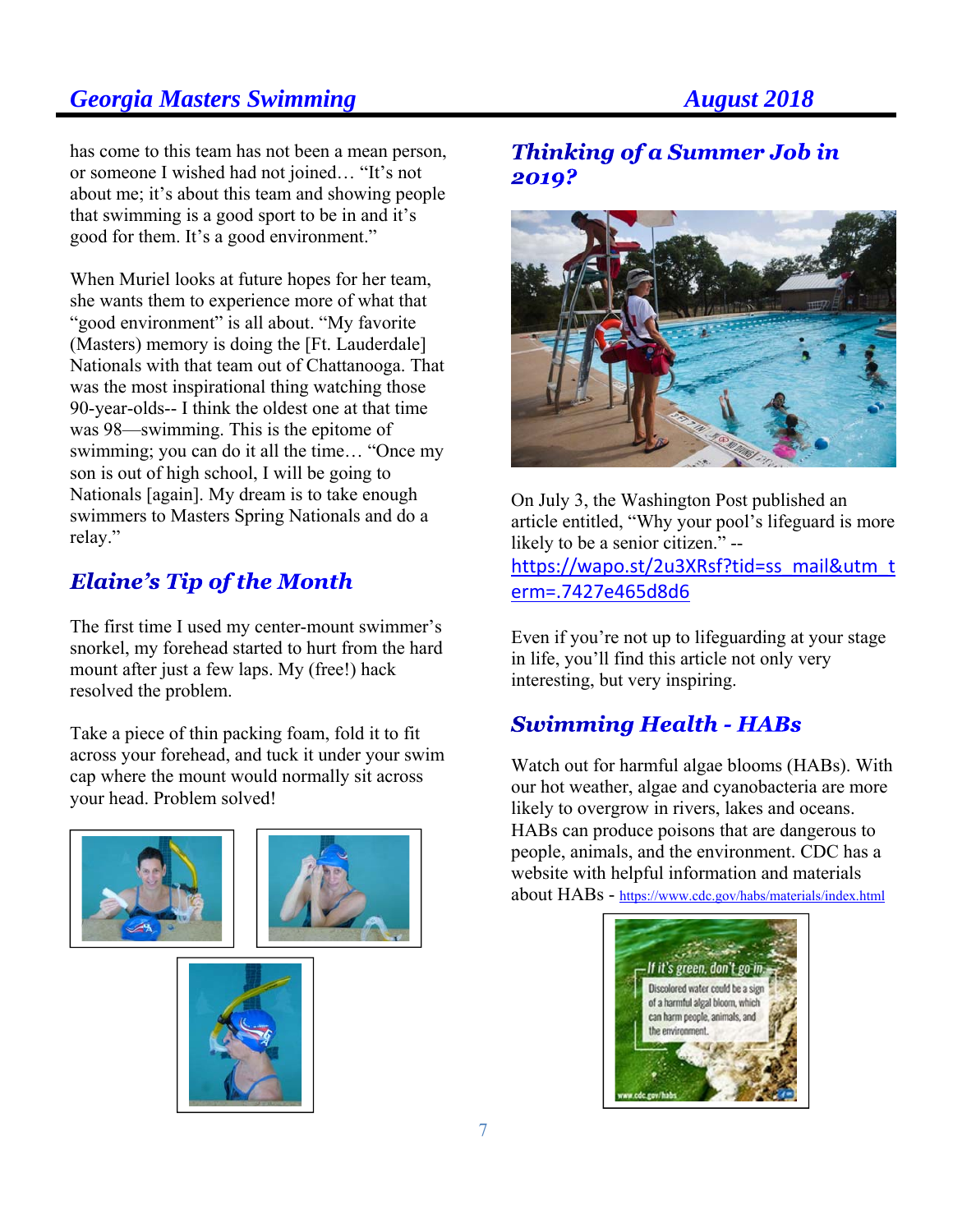| <b>August 2018</b> |                                          |                      |                                             |  |
|--------------------|------------------------------------------|----------------------|---------------------------------------------|--|
| $*25$              | Georgia Aquatic Hall of Fame Dinner -    | $*26$                | Swim Across America Open Water Clinic -     |  |
|                    | Induction of Francine Williamson         |                      | Lake Lanier - 10:30am - Noon                |  |
|                    |                                          | September 2018       |                                             |  |
| $*8$               | Southside Seals SCY Pentathlon           | $*8$                 | Georgia Masters Annual Meeting - 3pm        |  |
|                    | entry included in newsletter contact     |                      | contact brittaoleary@gmail.com              |  |
|                    | rob copeland@comcast.net                 |                      |                                             |  |
| $*9$               | Swim Across American Open Water Clinic - | $*22$                | Swim Across American Open Water - Lake      |  |
|                    | Lake Lanier - 10:30am - Noon             |                      | Lanier – www.swimacrossamerica.org          |  |
| $26 - 30$          | USMS Convention - Jacksonville, FL       |                      |                                             |  |
|                    |                                          | October 2018         |                                             |  |
|                    | <b>LMSC Conference Call</b>              | $12 - 14$            | Rowdy Gaines SCM Masters Classic -          |  |
|                    |                                          |                      | Orlando, FL                                 |  |
| $*28$              | Collins Hill SCM Developmental Meet -    |                      |                                             |  |
|                    | tentative date                           |                      |                                             |  |
|                    |                                          | <b>November 2018</b> |                                             |  |
|                    | <b>LMSC Conference Call</b>              | $3-4$                | SCM - Sarasota, FL                          |  |
| $9-11$             | Columbia, SC SCM                         | 17                   | NAC Masters Sprinting Turkey Class -        |  |
|                    |                                          |                      | Nashville, TN                               |  |
|                    |                                          | December 2018        |                                             |  |
|                    | <b>LMSC Conference Call</b>              | $*2$                 | St Nicholas SCM Invitational @ Georgia Tech |  |

Information on these and other Dixie Zone events can be found on the Dixie Zone website at www.dixiezone.org/Meets.htm. \*Dates in red are Georgia LMSC events.

|                                    | <b>Swim Websites</b>                                 |
|------------------------------------|------------------------------------------------------|
| <b>ASL Silverking TRI-Masters</b>  | Swimasl.com                                          |
| Athens Bulldog Swim Club           | http://www.athensbulldogs.com                        |
| <b>Atlanta Rainbow Trout</b>       | https://www.atlantarainbowtrout.com                  |
| Atlanta Water Jocks                | http://www.atlantawaterjocks.com                     |
| Chastain Park Athletic Club        | www.ChastainParkAthleticClub.org                     |
| <b>Columbus Aquatic Club</b>       | http://www.swimhurricanes.com                        |
| <b>Concourse Athletic Club</b>     | wellbridge.com/concourse-athletic-club/sandy-springs |
| <b>Cumming Waves Swim Team</b>     | www.cummingwaves.net                                 |
| <b>Decatur Family YMCA</b>         | ddy.ymcaatlanta.org                                  |
| <b>DeKalb Aquatics Masters</b>     | http://daqswim.com                                   |
| <b>Douglas County Stingreys</b>    | douglascountystingrays.org                           |
| Dynamo Swim Club Masters           | http://dynamoswimclub.com                            |
| Fyns                               | http://www.fynsmasters.com                           |
| <b>Great White Shark Aquatics</b>  | www.gwsaswim.com                                     |
| John P. Thayer YMCA Masters Swim   | Columbusymca.com                                     |
| <b>Savannah Masters</b>            | http://www.tlb975.wix.com/mastersswimming            |
| <b>Stingrays Masters Swimming</b>  | http://www.stingraysswimming.com                     |
| <b>Swim Macon Masters</b>          | www.swimmacon.com                                    |
| <b>Tidal Wave Masters Swimming</b> | tidalwaveswimming.com                                |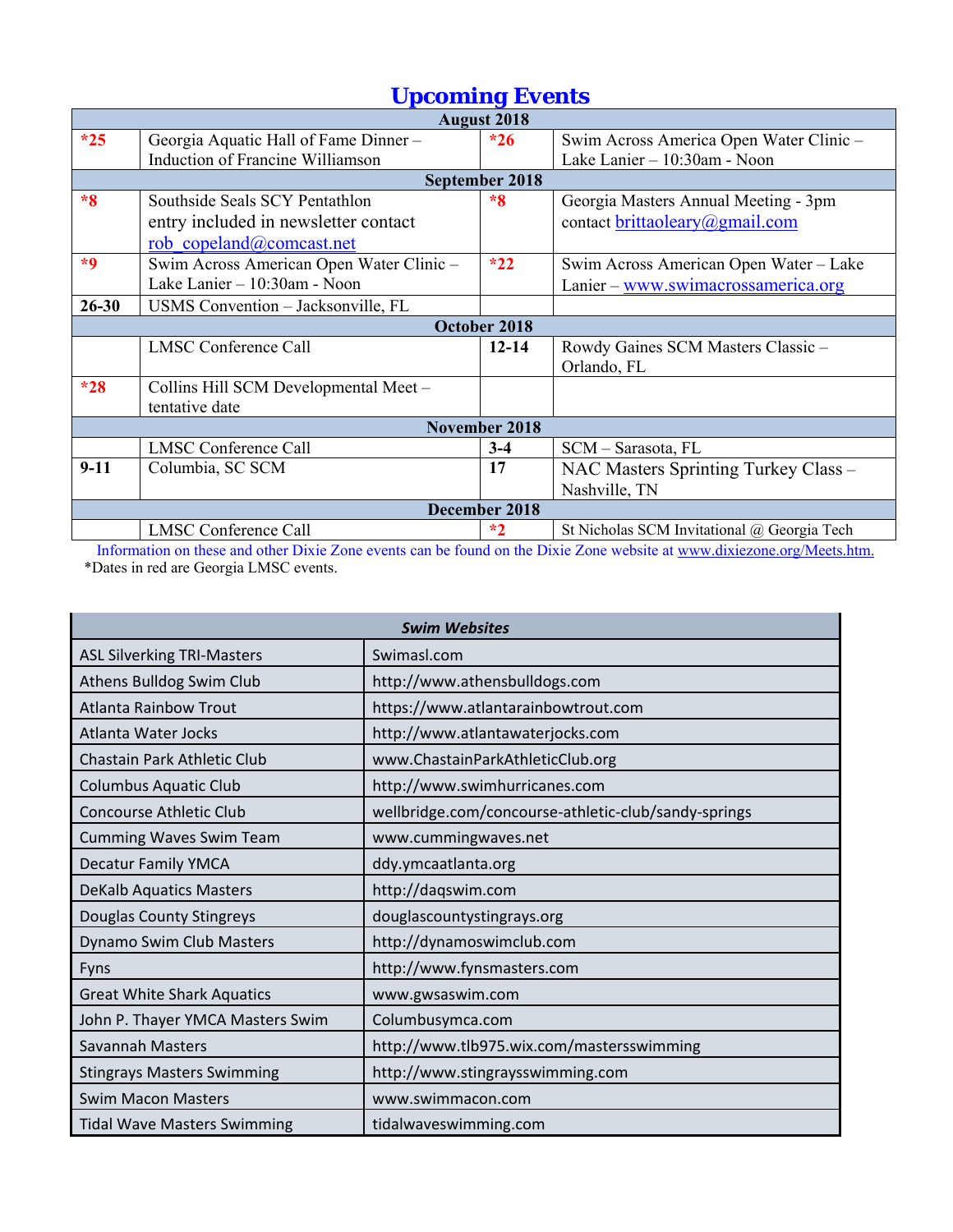# *Georgia Masters Swimming August 2018*

| <b>Tidal Wave Masters Swimming</b> | tidalwaveswimming.com            |
|------------------------------------|----------------------------------|
| Windy Hill Athletic Club Masters   | http://www.midtown.com/windyhill |
|                                    |                                  |
| <b>Georgia Masters Swimming</b>    | www.georgiamasters.org           |
| <b>USMS Dixie Zone</b>             | www.dixiezone.org/links.htm      |
| <b>USMS</b>                        | www.USMS.org                     |

| <b>GEORGIA CLUBS</b>                 |             |                       |                                   |  |  |
|--------------------------------------|-------------|-----------------------|-----------------------------------|--|--|
| <b>NAME</b>                          | <b>ABBR</b> | <b>CONTACT</b>        | <b>EMAIL</b>                      |  |  |
| <b>Atlanta Rainbow Trout</b>         | <b>ART</b>  | Sean Fitzgerald       | seanfit@gmail.com                 |  |  |
| Atlanta Water Jocks                  | <b>AWJ</b>  | Lorenzo Benucci       | lbenucci@gmail.com                |  |  |
| Andrew & Walter Young YMCA Masters   | <b>AWYY</b> | Iilonga Thandiwe      | linz.t@mindspring.com             |  |  |
| John P. Thayer YMCA Masters Swim     | <b>BARM</b> | <b>Scott Balkcum</b>  | sbalkcum@ymcacolumbusga.com       |  |  |
| <b>Cumming Aquatic Center</b>        | <b>CMMS</b> | <b>Susan Alston</b>   | cac2@cityofcumming.net            |  |  |
| <b>Concourse Athletic Club</b>       | CONC        | Nancy Overheim        | noverheim@wellbridge.com          |  |  |
| Chastain Park Athletic Club          | CPAC        | Jim King              | jimkingusa@gmail.com              |  |  |
| <b>Cumming Waves Swim Team</b>       | <b>CWGA</b> | Teresa Coan           | swimcummingwaves@gmail.com        |  |  |
| <b>DeKalb Aquatics Masters</b>       | <b>DAQM</b> | Melissa Wilborn       | daqswim@bellsouth.net             |  |  |
| <b>Decatur Family YMCA</b>           | <b>DFY</b>  | <b>Beth Costello</b>  | bethc@ymcaatlanta.org             |  |  |
| Georgia Masters                      | <b>GAJA</b> | Lisa L Watson         | lisa.watson@ung.edu               |  |  |
| <b>Gwinnett County Masters Club</b>  | <b>GMAC</b> | Destry Dispain        | destry.dispain@gwinnettcounty.com |  |  |
| <b>Great White Shark Aquatics</b>    | <b>GWSA</b> | <b>Phil Donihe</b>    | coachphil17@yahoo.com             |  |  |
| <b>Columbus Aquatic Club</b>         | <b>HURM</b> | Kathy Gramling        | cachurricanes@gmail.com           |  |  |
| <b>Marietta Marlins</b>              | <b>LINS</b> | Larry Baskin          | larry@larrybaskin.com             |  |  |
| Life Time Swim Georgia               | <b>LTMS</b> | Alicia Kockler        | ryanbell@msn.com                  |  |  |
| <b>Stingrays Masters Swimming</b>    | <b>RAY</b>  | lan Goss              | rayscoach@gmail.com               |  |  |
| <b>Spartans Aquatic Masters Club</b> | <b>SAMC</b> | Kris Kester           | kris@kris-fit.com                 |  |  |
| <b>Tidal Wave Masters Swimming</b>   | <b>TWMS</b> | Andrew Baer           | swimbaer@comcast.net              |  |  |
| Windy Hill Athletic Club Masters     | <b>WHA</b>  | Keith Berryhill       | keith.berryhill@windyhillclub.com |  |  |
| Northwest YMCA Grayfins              | <b>YGF</b>  | <b>Muriel Cochran</b> | murielcochran@gmail.com           |  |  |
| <b>GEORGIA SUPERTEAM (GAJA)</b>      |             |                       |                                   |  |  |
| <b>ASL Silverking TRI-Masters</b>    | <b>ASLM</b> | Kathleen Greely       | aslcoachgreely@gmail.com          |  |  |
| Athens Bulldog Swim Club             | <b>ABSC</b> | <b>Craig Page</b>     | craigwpage@gmail.com              |  |  |
| <b>Douglas County Stingreys</b>      | <b>DCS</b>  | Jarrod Hunte          | douglascountystingrays@gmail.com  |  |  |
| Dynamo Swim Club Masters             | <b>DYNA</b> | <b>Mike Cotter</b>    | mikedynamo@earthlink.net          |  |  |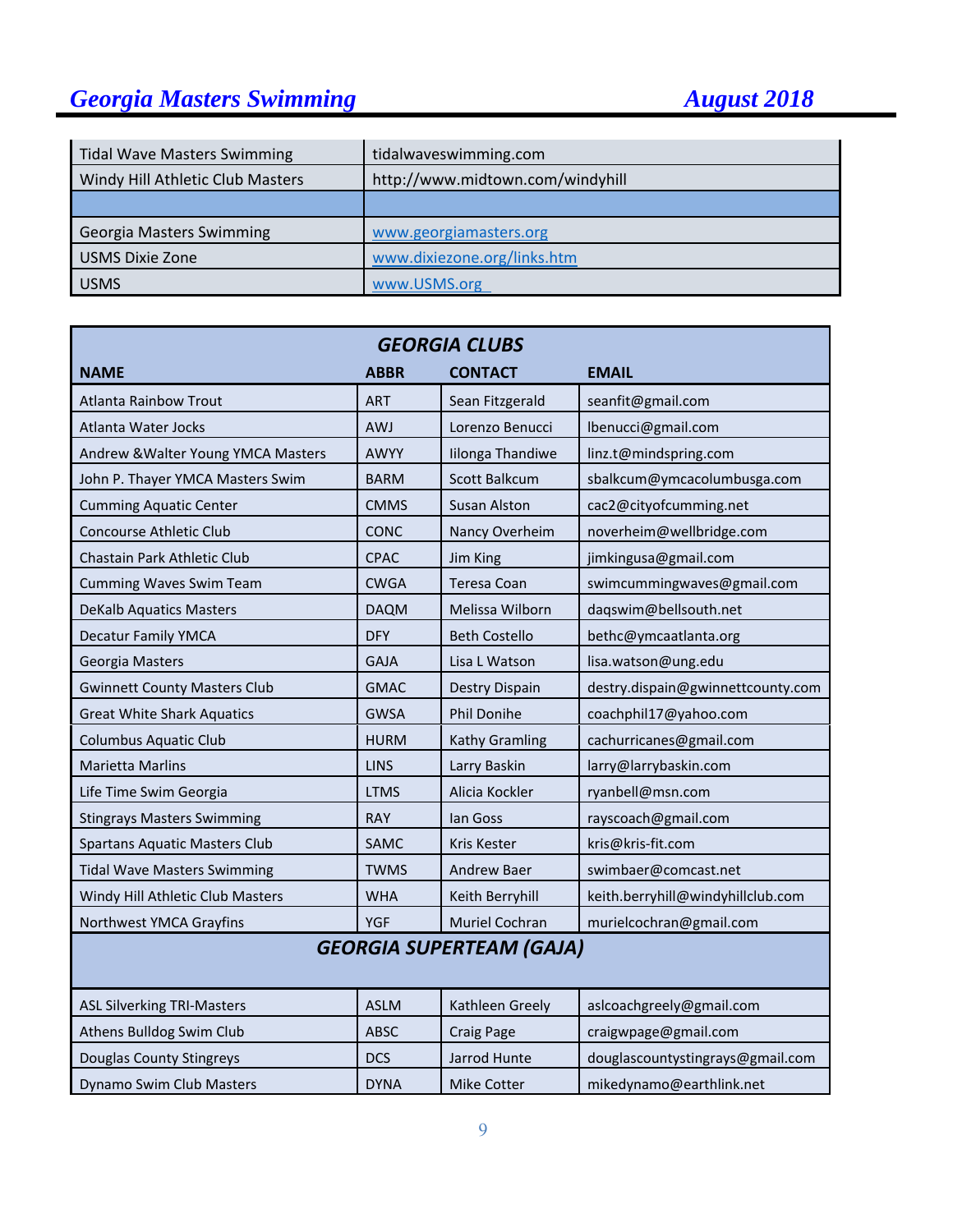# *Georgia Masters Swimming August 2018*

| <b>Fyns</b>                        | <b>FYNS</b> | Raquel Terroba         | fyns.coach@gmail.com        |
|------------------------------------|-------------|------------------------|-----------------------------|
| Georgia Masters Killer Whales      | <b>GMKW</b> | Lisa Watson            | lisa.watson@gsc.edu         |
| Life Time Swim Alpharetta          | <b>ALPL</b> | <b>Moss</b><br>Ryan    | COCNAquaticsManager@lt.life |
| Life Time Swim Atlanta             | <b>ATLL</b> | Katie Payne            | GAATAquaticsManager@lt.life |
| Life Time Swim Johns Creek         | <b>JCL</b>  | <b>Merrie Copeland</b> | GAJCAquaticsManager@lt.life |
| Life Time Swim Sugarloaf           | <b>SUGL</b> | <b>William Breland</b> | GASLAquaticsManager@lt.life |
| Life Time Swim Woodstock           | <b>WSKL</b> | Jonathan Sims          | GAMBAquaticsManager@lt.life |
| Savannah Masters                   | <b>SAVM</b> | Donna Hooe             | rdhooe1@juno.com            |
| Southside Seals                    | SSS         | Rob Copeland           | rob copeland@comcast.net    |
| <b>Stingrays Masters</b>           | <b>RAYS</b> | lan Goss               | rayscoach@gmail.com         |
| Swim Atlanta Masters               | <b>SAMS</b> | <b>Scot Davis</b>      | sdavisswim1980@yahoo.com    |
| <b>Swim Macon Masters</b>          | <b>SMM</b>  | Tana Selby             | tanatanas@bellsouth.net     |
| <b>Tidal Wave Masters Swimming</b> | TWMS        | <b>Andrew Baer</b>     | swimbaer@comcast.net        |

# *Who Y*=*All Can Call*

| <b>Name</b>           | <b>Title</b>              | <b>Phone</b>       | <b>Email</b>                       |
|-----------------------|---------------------------|--------------------|------------------------------------|
| Rob Copeland          | Long Distance             | $(678)$ 817-1602   | rob copland@comcast.net            |
| Pat Eddy              | Member at Large           | $(614) 670 - 1108$ | pateddy52@aol.com                  |
| Donna Hooe            | Coaches Chair             | $(912) 884 - 6456$ | rdhooe $1$ @juno.com               |
| <b>Bob Kohmescher</b> | Newsletter Editor         | $(770)$ 722-2192   | bobk340@comcast.net                |
| Elaine Krugman        | Contributing Editor       | $(678)$ 603-1543   | ekrugman@aol.com                   |
| <b>Bill Lotz</b>      | Member At Large           | $(404)$ 261-1906   | blotz@mindspring.com               |
| David Morrill         | Safety                    | $(770) 862 - 2533$ | latycar@latycar.org                |
| Britta O'Leary        | <b>LMSC Acting Chair</b>  | $(636)$ 295-3222   | brittaoleary@gmail.com             |
| Andy Rettig           | <b>LMSC</b> Registrar     | $(678)$ 417-6411   | $\arcti\frac{g}{\omega}$ gmail.com |
| Ed Saltzman           | Treasurer, Records, Meet  | $(770)$ 442-9075   | swimsalt@bellsouth.net             |
|                       | Sanctions, Communications |                    |                                    |
| <b>Jeff Tacca</b>     | Member At Large           | $(404)$ 256-0733   | jtacca@comcast.net                 |
| Lisa Watson           | Vice-Chair                | $(770)$ 497-1901   | lisa.watson@ung.edu                |
|                       |                           | $(678)717 - 3646$  |                                    |
| Karol Welling         | Secretary                 | $(770)$ 631-9195   | krw83@mindspring.com               |
| John Zeigler          | Fitness                   | $(770)$ 972-7981   | jvzeigler@bellsouth.net            |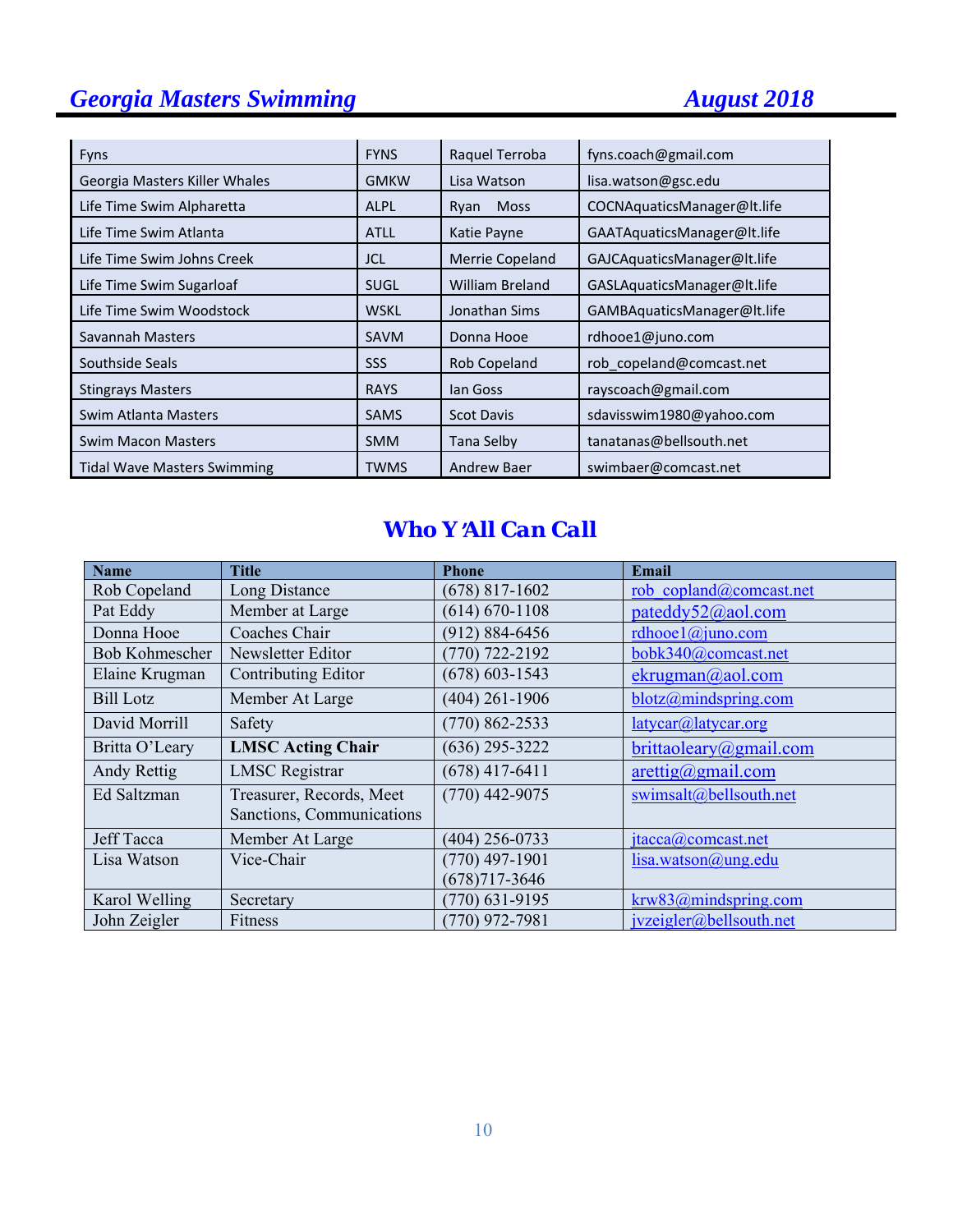

**On-line Entry: https://www.clubassistant.com/club/meet\_information.cfm?c=2278&smid=10866**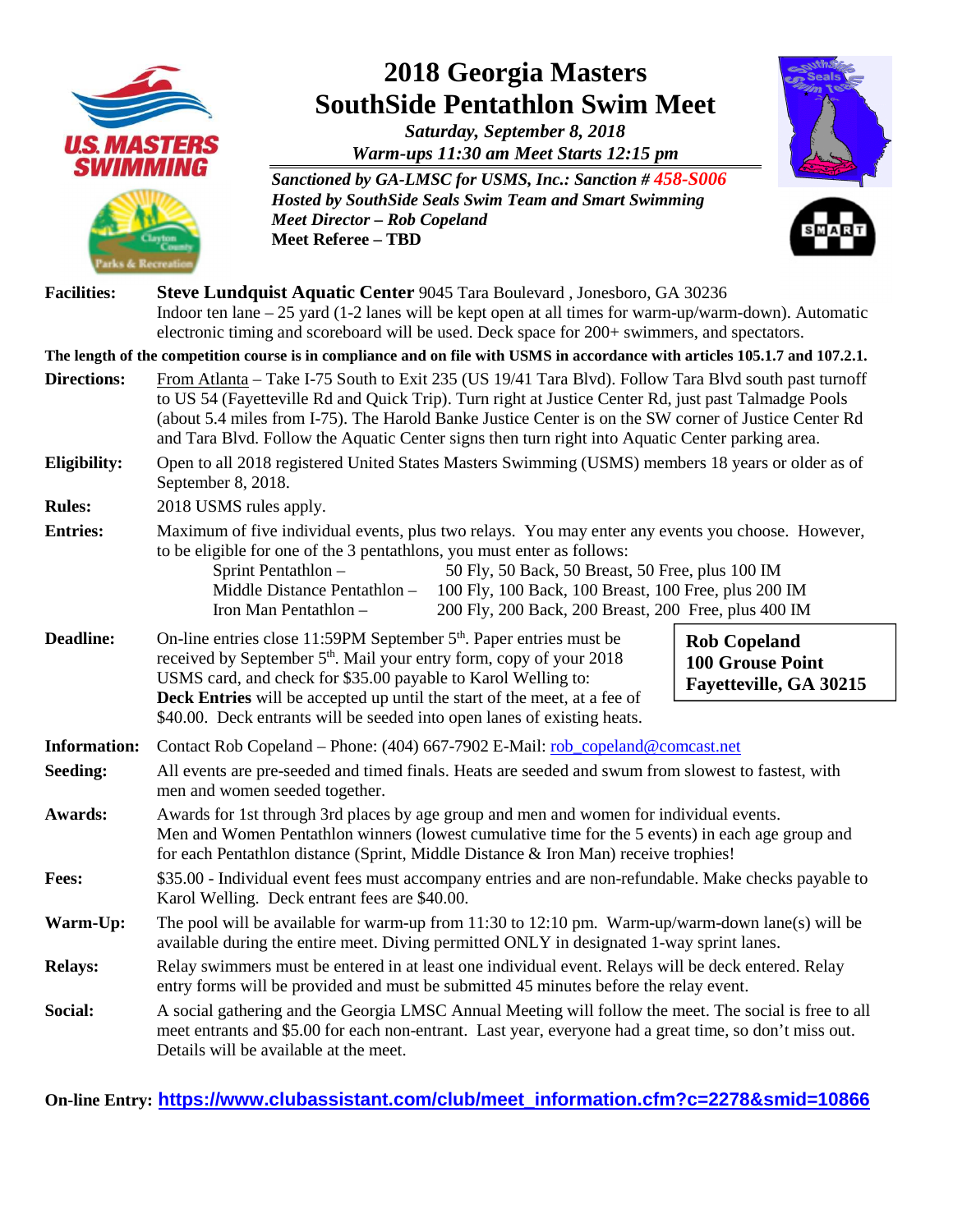## **2018 Georgia Masters – SouthSide Pentathlon Swim Meet**   *September 8, 2018*

|                  |                 |                                                       |                                                                                           |                         | <b>Georgia Masters'</b>                 |
|------------------|-----------------|-------------------------------------------------------|-------------------------------------------------------------------------------------------|-------------------------|-----------------------------------------|
| Gender           |                 |                                                       |                                                                                           |                         | membership will be                      |
| Date of Birth    |                 |                                                       |                                                                                           |                         |                                         |
| USMS#            |                 |                                                       |                                                                                           |                         | verified against our                    |
| Club/Chapter     |                 |                                                       |                                                                                           |                         |                                         |
| <b>Address</b>   |                 |                                                       |                                                                                           | registration files. All |                                         |
| City/State/Zip   |                 |                                                       |                                                                                           |                         | other Masters please                    |
| Telephone        |                 |                                                       |                                                                                           |                         | attached a copy of your                 |
| E-Mail           |                 |                                                       |                                                                                           |                         |                                         |
|                  |                 |                                                       |                                                                                           |                         | <b>2018 USMS Registration</b>           |
|                  |                 |                                                       |                                                                                           |                         | <b>Card HERE.</b>                       |
| <b>REMEMBER:</b> |                 |                                                       |                                                                                           |                         |                                         |
|                  |                 |                                                       | Complete information above and attach USMS card (at right)                                |                         |                                         |
|                  |                 | Sign and Date the Liability release (next page)       | or enter on-line at https://www.clubassistant.com/club/meet information.cfm?c=2278∣=10866 |                         |                                         |
|                  |                 | Include a check for \$35.00, payable to Karol Welling |                                                                                           |                         |                                         |
|                  |                 | Plus \$5.00 for each additional social attendee       |                                                                                           |                         |                                         |
|                  |                 |                                                       | Mail to Rob Copeland; 100 Grouse Point; Fayetteville, GA 30215                            |                         |                                         |
| Event#           | <b>Distance</b> | <b>Stroke</b>                                         | Group                                                                                     | Seed Time (or NT)       |                                         |
| 1                | 200             | Free                                                  | RELAY (Men/Women)                                                                         | <b>Deck Entered</b>     | $\triangleright$ Circle the Event #     |
| $\mathbf{2}$     | 400             | IM                                                    | <b>Iron Man</b>                                                                           |                         | and enter your                          |
| 3                | 500             | Free                                                  | Non-Pentathion                                                                            |                         |                                         |
| 4                | 100             |                                                       |                                                                                           |                         | yards seed time or<br>NT for no time.   |
|                  |                 | Fly                                                   | <b>Middle Distance</b>                                                                    |                         |                                         |
| 5                | 50              | <b>Back</b>                                           | Sprint                                                                                    |                         | $\triangleright$ Limit of five          |
| 6                | 200             | Free                                                  | <b>Iron Man</b>                                                                           |                         | individual events.                      |
| 7                | 200             | <b>IM</b>                                             | <b>Middle Distance</b>                                                                    |                         | $\triangleright$ All Relays will be     |
| 8                | 50              | Fly                                                   | Sprint                                                                                    |                         | deck entered.                           |
| 9                | 200             | <b>Breast</b>                                         | <b>Iron Man</b>                                                                           |                         |                                         |
| 10               | 100             | Free                                                  | Middle Distance                                                                           |                         | $\triangleright$ Warm-up at 11:30<br>AM |
| 11               | 100             | IM                                                    | Sprint                                                                                    |                         |                                         |
| 12               | 200             | Free                                                  | <b>RELAY Mixed</b>                                                                        | Deck Entered            | $\triangleright$ Meet starts at 12:15   |
| 13               | 200             | Medley                                                | RELAY (Men/Women)                                                                         | Deck Entered            | <b>PM</b>                               |
| 14               | 200             | <b>Back</b>                                           | <b>Iron Man</b>                                                                           |                         | $\triangleright$ Social and Georgia     |
| 15               | 100             | <b>Breast</b>                                         | Middle Distance                                                                           |                         | <b>LMSC Annual</b>                      |
| 16               | 50              | Free                                                  | Sprint                                                                                    | $\blacksquare$          | <b>Meeting</b><br>immediately           |
| 17               | 200             | <b>Fly</b>                                            | <b>Iron Man</b>                                                                           |                         | following the meet                      |
| 18               | 100             | <b>Back</b>                                           | Middle Distance                                                                           | $\blacksquare$          |                                         |
| 19               | 50              | <b>Breast</b>                                         | Sprint                                                                                    |                         |                                         |
| 20               | 200             | Medley                                                | <b>RELAY Mixed</b>                                                                        | Deck Entered            |                                         |